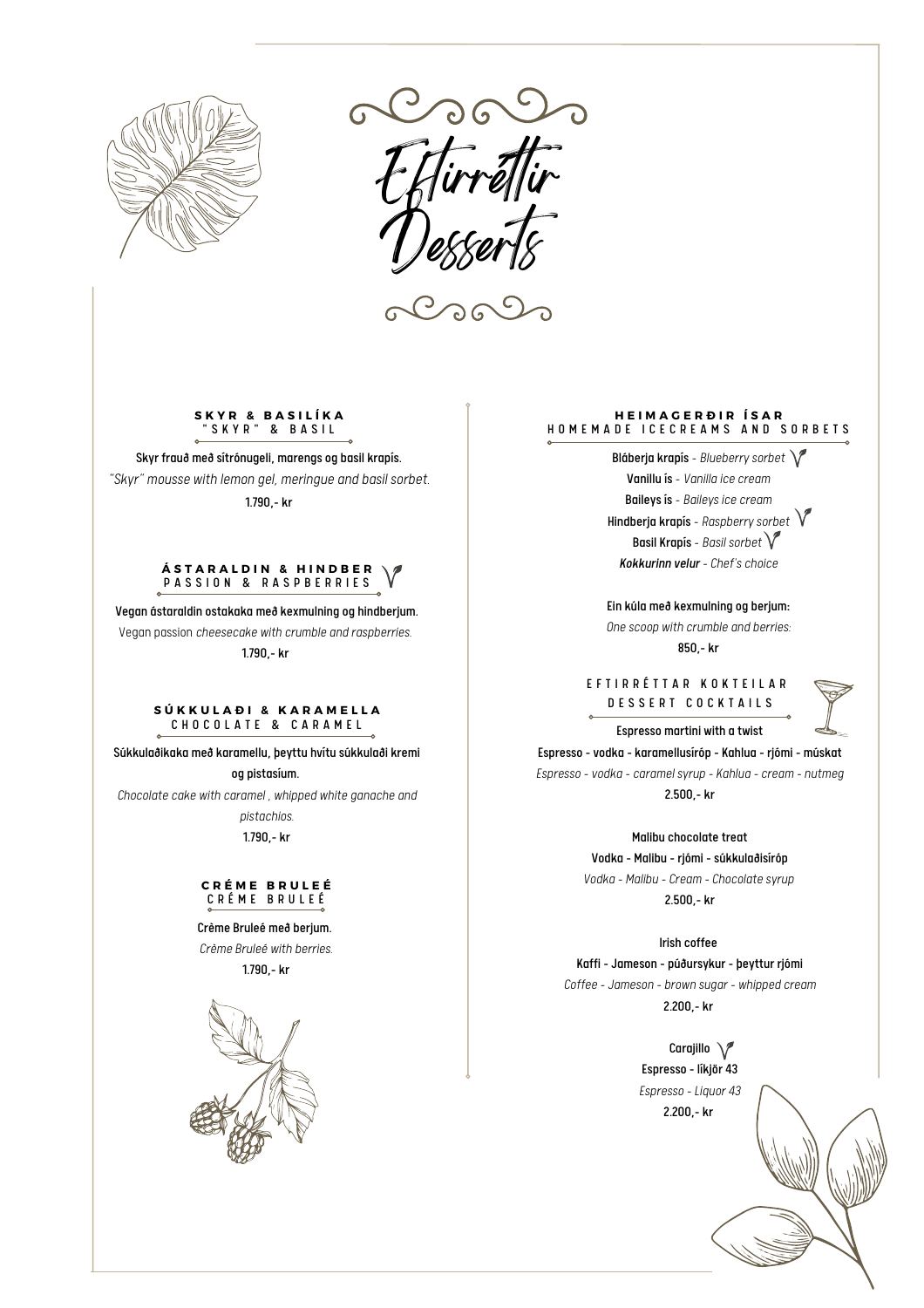

alsolo



 $C$ 

# **S T Ö K K A R F R A N S K A R** C R I S P Y F R E N C H F R I E S

990,- kr

#### **S Æ T K A R T Ö F L U F R A N S K A R** SWEET POTATO FRIES

Toppaðar með chilli majónesi og parmesan osti. Topped with chili mayonnaise and parmesan cheese.

990,- kr

**S A L A T** S A L A D

Grænt salat með gúrku, vínberjum, papriku og ólifu olíu. Green salad with grapes, bell pepper, cucumber and olive oil. 1.290,- kr

# **S Ó S U R** S A U C E S

Kokteil sósa / Special Icelandic sauce Jarðsveppa majónes / Truffle mayonnaise Eldpipar majónes / Chili mayonnaise Béarnaise sósa / Béarnaise sauce Hvítlauks majónes / Aioli  $\sqrt{\ }$ Sítrónu majónes / Lemon mayonnaise

> Allar sósur / All sauces 350,- kr

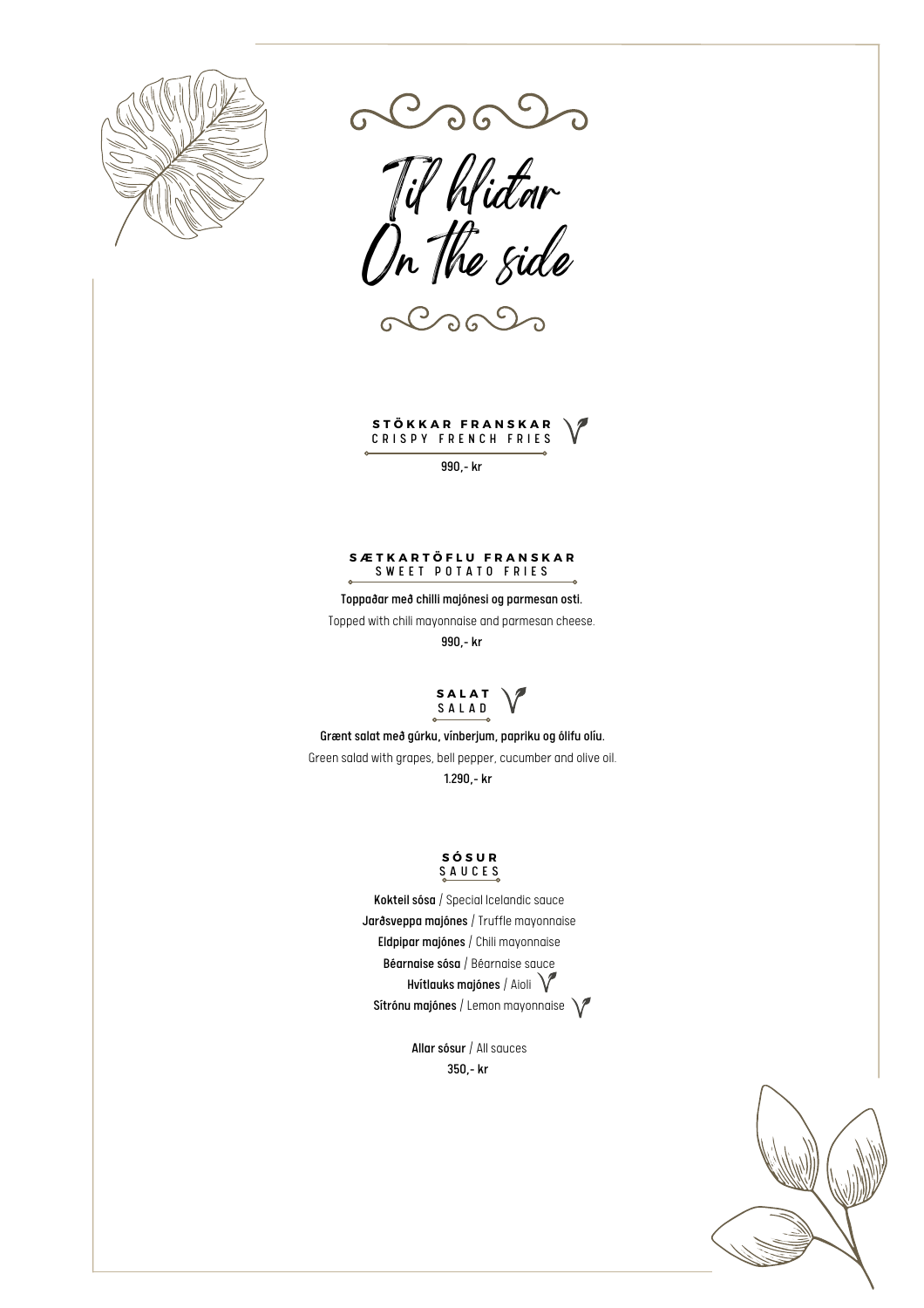

*Aðalrét ir Main course*

# **H N E T U S T E I K & P E R L U B Y G G** N U T R O A S T & PEARL BARLEY

Hnetusteik með perlubyggi, wasabi pestó, súrsuðum rauðrófum, blómkáli, klettasalati og hnetuviniagrette. N*ut steak with pearl barley, wasabi pesto, pickled beetroot, cauliflower, ruccola and nutvinaigrette.* 4.190,- kr

# **R I S A R Æ K J U R & D Ö Ð LU R P R A W N S & D A T E S**

Grillaðar risarækjur á salati með vínberjum, melónu, gúrku, papriku, döðlum, parmesan og jarðsveppamajónesi.

*Grilled prawns on a salad with grapes, melon, cucumber, bell pepper, dates, parmesan and truffle mayonnaise.*

*3.790,- kr*

# **K J Ú K L I N G U R & F E T A O S T U R** CHICKEN & FETA CHEESE

Grilluð kjúklingalæri með sætri kartöflu, fetaosti, súrsuðum lauk, klettasalati, kasjúhnetum og sinneps vinaigrette. *Grilled chicken thighs with sweet potato, feta cheese, pickled*

*onion, ruccola, cashews, and mustard vinaigrette.*

3.990,- kr

# $F$ **ISKUR DAGSINS** FISH OF THE DAY

Spyrjið þjóninn hvaða fiskur er í boði í dag. Please ask the waiter what chatch we have today.

4.390,- kr

# **L A M B & B L Á B E R** LAMB & BLUEBERRIES

Lambamjaðmasteik með kartöflumús, kartöflusnakki, hunangsgljáðum rófum, rauðrófumauki, poppuðu kínóa, bláberjaog timijan soðgljáa.

*Lamb sirloin with, potato pure, crispy potatoes, honey glazed golden beets, beetroot purée, popped quinoa and blueberry- and*

> *thyme glaze.* 5.590,- kr

# **R I B E Y E & B E A R N A I S E** B E E F R I B E Y E & B E A R N A I S E

NautaRibeye 250gr með salati, bökuðu grænmeti, stökkum kartöflum og béarnaise sósu.

Beef Ribeye 250gr with salad, baked vegetables, crispy potatoes

and béarnaise. 5.990,- kr

# **N A U T A L U N D & N A U T A K I N N A R** B E E F T E N D E R L O I N & B E E F C H E E K S

Nautalund 200gr beint frá býli og nautakinnar með lauk, sveppafroðu, stökkum kartöflum, sellerírót, grænkáli og nauta gljáa. *Beef200gr from the farm and beef cheeks, with onion, mushroom foam,*

*celeriac, crispy potatoes, kale and beef glaze.* 7.390,- kr

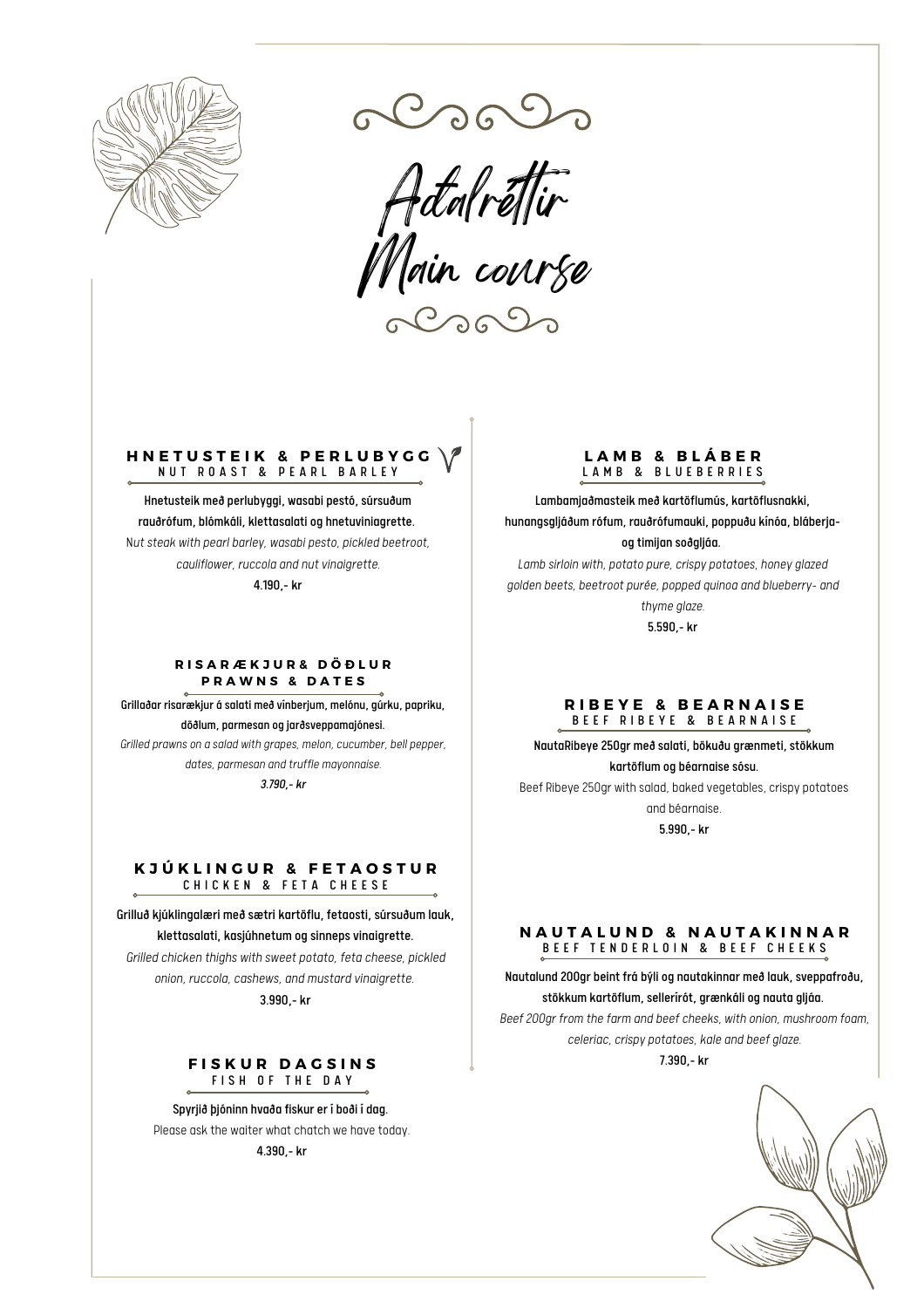

*Smárét ir Small plates*

#### **R I S A R Æ K J U S Ú P A & G R Æ N T K A R R Ý** P R A W N S O U P & G R E E N C U R R Y

Risarækjusúpa með enoki sveppum, sítrónugras, grænu karrý og kókosrjóma.

*Spicy prawn soup with enoki mushrooms, lemon grass, green curry, and*

*coconut cream.* 2.590,- kr

#### **R A U Ð R Ó F U R & G E I T A O S T U R** B E E T R O O T & G O A T C H E E S E

Reyktar rauðrófur og geitaostur með pecan hnetum, súrsuðum lauk og kirsuberja vinaigrette.

*Smoked beetroots and goat cheese with pecan nuts, pickled onion, and*

cherry vinaigrette.

2.190,- kr

#### **B L E I K J U T A R T A R & Y U Z U** CHAR TARTAR & YUZU

Bleikjutartar með tapioca kexi með yuzu hollandaise, sítrónu og

kornhænueggi.

*Char tartar* with *tapioca crackers, yuzu hollandaise, lemon and quail egg.* 

2.990,- kr

#### **N A U T A Þ Y N N U R & S V A R T U R H V Í T L A U K U R** B E E F CARPACCIO & BLACK GARLIC

Nauta þynnur með svörtu hvítlauks majónesi, heslihnetum, sultuðum rauðbeðum, klettasalati, bökuðum osti og fennel.

Beef carpaccio with black garlic mayonnaise, hazelnuts, pickled beetroots, ruccola, baked cheese and fennel.

2.990,- kr

# **K Ó K O S & K A R R Ý S Ú P A** C O C O N U T & C U R R Y S O U P

Kókos og karrýsúpa með enoki sveppum, lemongrass, grænu

karrý og blómkáli.

*Spicy coconut and currysoup with enoki mushrooms, lemon grass, green curry, and cauliflower.*

1.990,- kr

#### **L Á R P E R U H U M M U S & S Ú R A L D I N** A V O C A D O H U M M U S & L I M E

Lárperu hummus með kóriander og súraldin borið fram með grilluðu brauði.

*Avocado hummus with cilantro and lime, served with grilled*

*bread.*

1.790,- kr

#### $\binom{6}{1}$  **B ELLERÍRÓT & MÖNDLUR** CELERIAC & ALMONDS

Grilluð sellerírót með sítrónu majónesi, eplasalsa,

möndlum, sesamfræjum og kryddjurtarolíu.

*Grilled celeriac with lemon mayonnaise, apple salsa,*

*almonds, sesame and herb oil.*

2.190,- kr

#### **S V Í N A S Í Ð A & R E Y K T T Ó M A T S Ó S A** P O R K B E L L Y & SM O K E D T O M A T O S A U C E

Svínasíða í birkisírópi og poppuð pura með reyktri tómatsósu, súrsaðri gúrku, sinnepsfræum og eldpipar.

*Pork bellyin birch syrup and crispy pork with smoked tomato sauce, pickled gherkins, mustard seeds and chili.*

2.490,- kr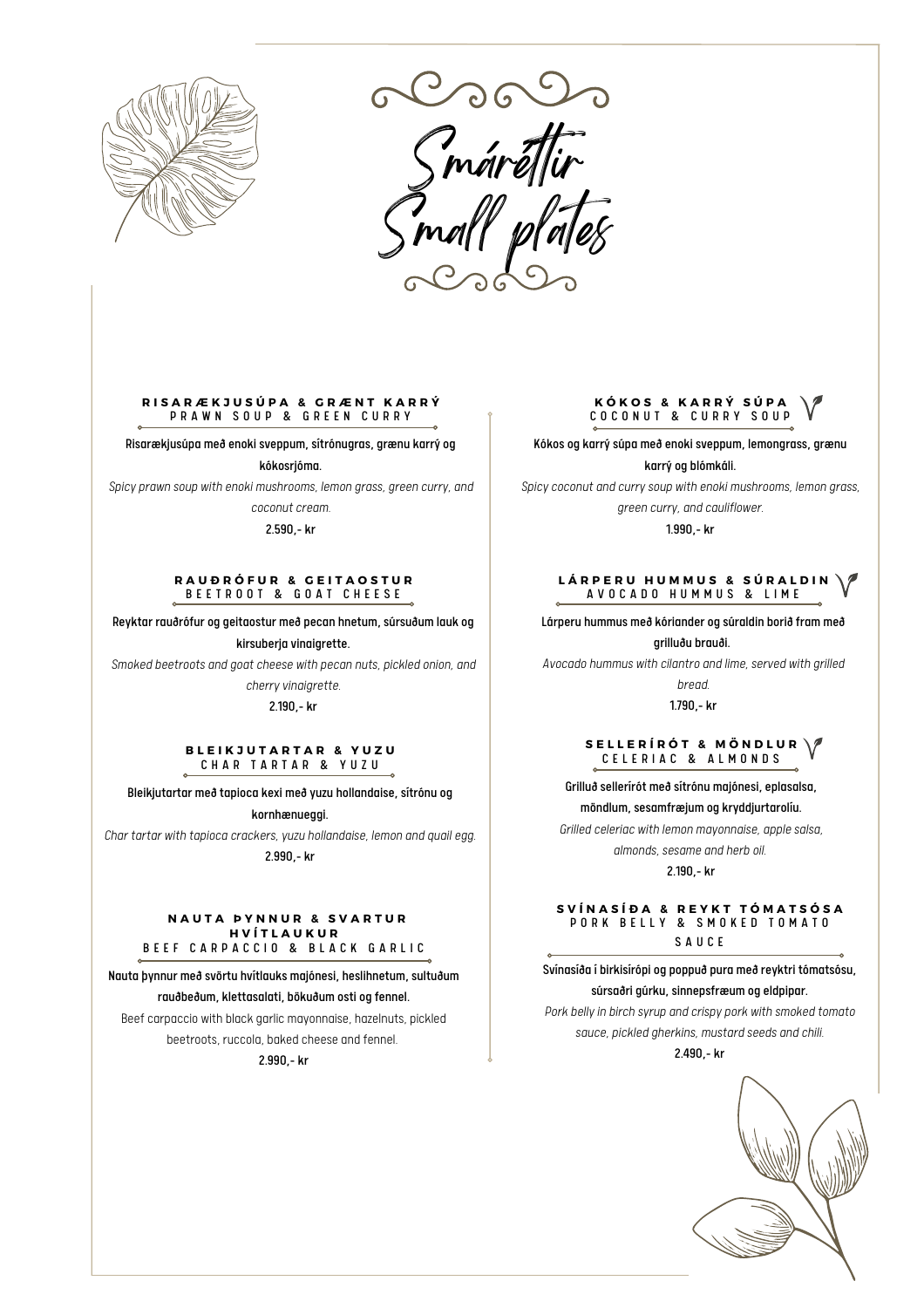

*5 rét a seðilar 5 course menu*

 $5$  ré $\sqrt{7}$  setill 5coruse menu

**B L E I K J U T A R T A R & Y U Z U** CHAR TARTAR & YUZU

Bleikjutartar með tapioca kexi, yuzu hollandaise, sítrónu og

kornhænueggi.

*Char tartar with tapioca crackers,yuzu hollandaise, lemon and quail egg.*

#### **S V Í N A S Í Ð A & R E Y K T T Ó M A T S Ó S A** P O R K B E L L Y & S M O K E D T O M A T O S A U C E

Svínasíða í birkisírópi og poppuð pura með reyktri tómatsósu, súrsaðri gúrku, sinnepsfræum og eldpipar.

*Pork bellyin birch syrup and crispy pork with smoked tomato sauce, pickled gherkins, mustard seeds and chili.*

#### **R I S A R Æ K J U S Ú P A & G R Æ N T K A R R Ý** P R A W N S O U P & G R E E N C U R R Y

Risarækjusúpa með enoki sveppum, sítrónugrasi, grænu karrý og

kókosrjóma.

*Spicy prawn soup with enoki mushrooms, lemon grass, green curry, and coconut cream.*

# **L A M B & B L Á B E R** LAMB & BLUEBERRIES

Lambamjaðmasteik með kartöflumús, kartöflusnakki, hunangsgljáðum rófum, rauðrófumauki, poppuðu kínóa, bláberja- og timijan soðgljáa. *Lamb sirloin with, potato pure, crispy potatoes, honey glazed golden beets, beetroot purée, popped quinoa and blueberry-and thyme glaze.*

#### **E F T I R É T T A R T V E N N A** D E S S E R T P A I R

Kokkarnir okkar velja tvo af okkar bragðgóðu eftirréttum.

*The chefs choose 2 of our delicious desserts foryou.*

**8 . 4 9 0 , - K R Á M A N N**

8.490, - KR PER PERSON

Þessi matseðill er til að deila, Lágmark fyrir 2 manns. *This menu is a sharing menu.*

*Minimum 2 persons.*

5 réfta vegan seðull 5coruse vegan menu

#### **L Á R P E R U H U M M U S & S Ú R A L D I N** A V O C A D O H U M M U S & L I M E

Lárperu hummus með kóriander og súraldin borið fram með grilluðu brauði.

*Avocado hummus with cilantro and lime, served with grilled bread.*

#### **S E L L E R Í R Ó T & M Ö N D L U R** C E L E R Y A C & A L M O N D S

Grilluð sellerírót með sítrónu majónesi, eplasalsa, möndlum, sesamfræjum og kryddjurtarolíu.

*Grilled celeriac with lemon mayonnaise, apple salsa, almonds, sesame and herb oil.*

# **K Ó K O S & K A R R Ý S Ú P A** COCONUT & CURRY SOUP

Kókos og karrýsúpa með, lemongrass, grænu karrý og blómkáli. *Spicy coconut and currysoup with, lemon grass, green curry, and cauliflower.*

#### **H N E T U S T E I K & P E R L U B Y G G** N U T R O A S T & P E A R L B A R L E Y

Hnetusteik með perlubyggi, súrsuðum rauðrófum, blómkáli, klettasalati og hnetuviniagrette.

N*ut steak with pearl barley, pickled beetroot, cauliflower, ruccola and* nut vinaigrette.

#### **Á S T A R A L D I N & H I N D B E R** PASSION & RASPERRIES

Vegan ástaraldin ostakaka með kexmulning og hindberjum. Vegan passion *cheesecake with crumble and raspberries.*

# **6 . 4 9 0 , - K R Á M A N N**

# 6 . 4 9 0 , - K R P E R P E R S O N

Þessi matseðill er til að deila, Lágmark fyrir 2 manns. *This menu is a sharing menu. Minimum 2 persons*

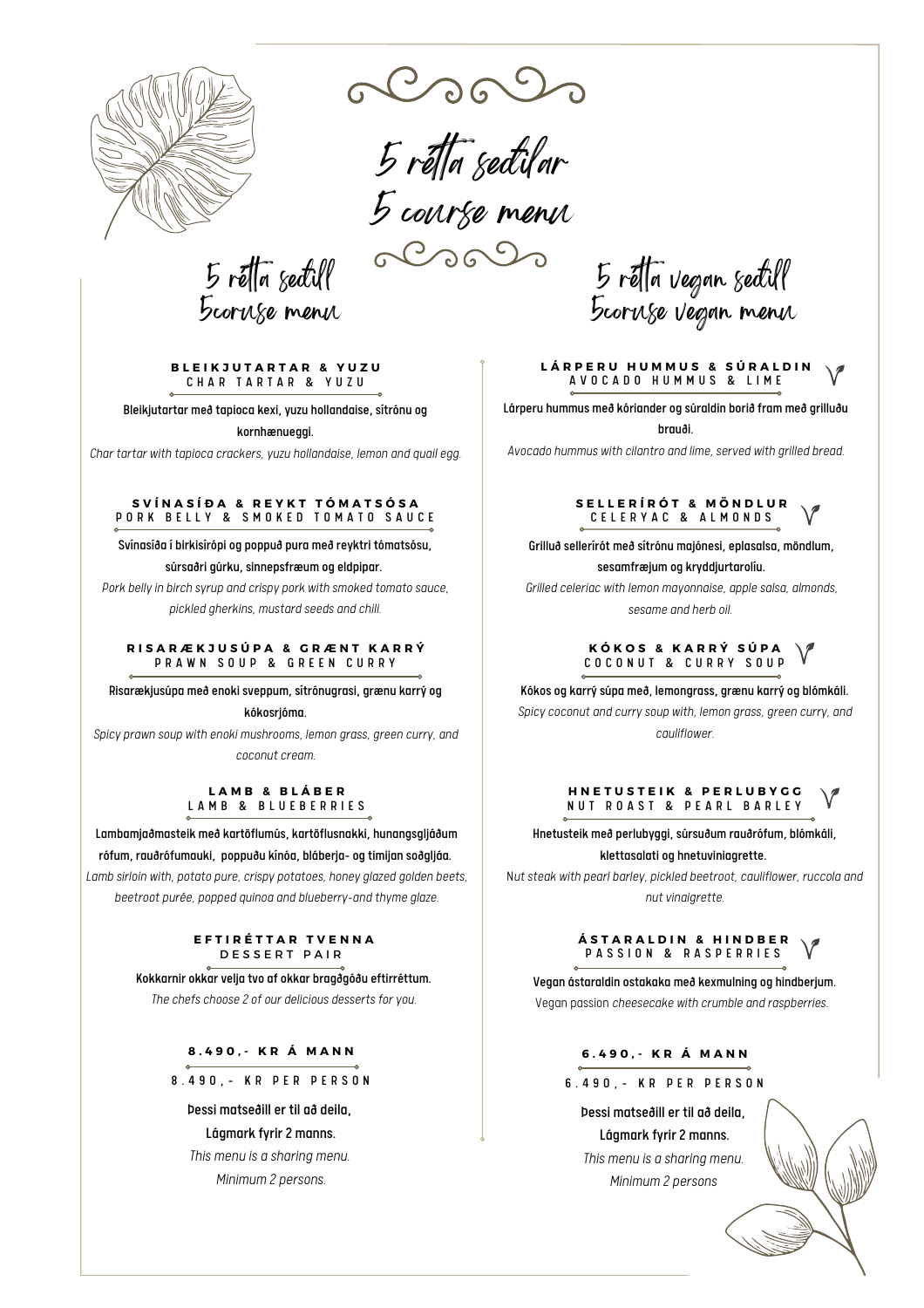



*Beint frá býli 3ja rét a matseðill From the farm 3 course menu* alsols

**R A U Ð R Ó F U R & G E I T A O S T U R** B E E T R O O T & G O A T C H E E S E

Reyktar rauðrófur og geitaostur með pecan hnetum, súrsuðum lauk og

kirsuberja vinaigrette.

*Smoked beetroots and goat cheese with pecan nuts, pickled onion, and*

cherry vinaigrette.

## **N A U T A L U N D & N A U T A K I N N A R** BEEF TENDERLOIN & BEEFCHEEKS

Nautalund beint frá býli og nautakinnar með lauk, sveppafroðu, stökkum kartöflum, sellerírót, grænkáli og nauta gljáa. *Beef from the farm and beef cheeks, with onion, mushroom foam, celeriac, crispy*

*potatoes, kale and beef glaze.*

# **S K Y R & B A S I L** " S K Y R " & B A S I L

Skyr frauð með sítrónugeli, marengs og basil krapís. *"Skyr" mousse with lemongel, meringue and basil sorbet.*

VERÐ FYRIR ALLA 3 RÉTTINA - 10.590, - KR

PRICE FOR THE 3 COURSE MENU - 10.590, - KR